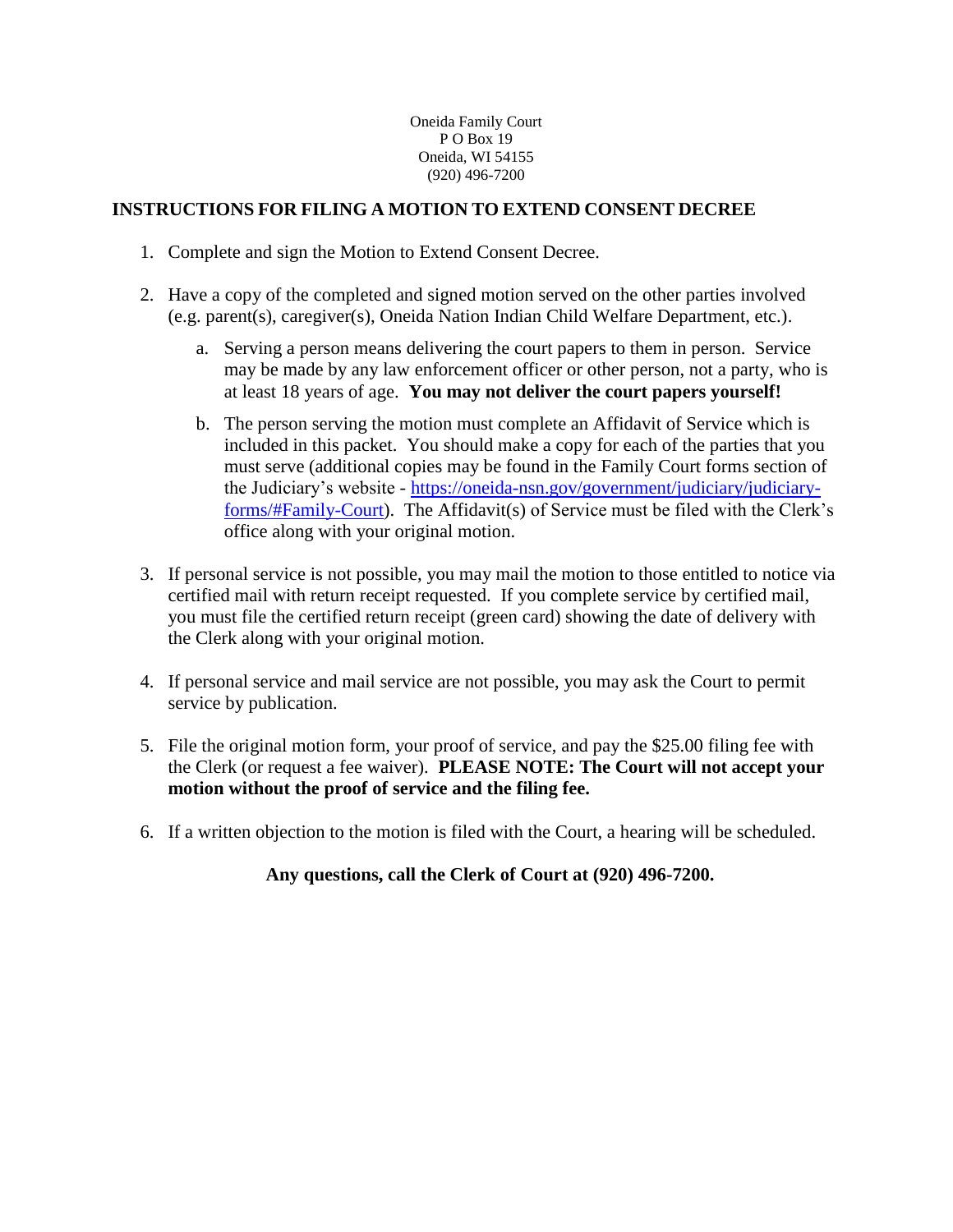Oneida Family Court P O Box 19 Oneida, WI 54155 (920) 496-7200

#### **ONEIDA FAMILY COURT**

### **IN THE INTEREST OF:**

Name

**\_\_\_\_\_\_\_\_\_\_\_\_\_\_\_\_\_\_\_\_\_\_\_\_\_\_\_\_\_\_\_\_\_\_\_ Case No.** \_\_\_\_\_\_\_\_\_\_\_\_\_\_\_

\_\_\_\_\_\_\_\_\_\_\_\_\_\_\_\_\_\_\_\_\_\_\_\_\_\_\_\_\_\_\_\_\_\_\_ Date of Birth

#### **Motion to Extend Consent Decree**

| Child's Address and Telephone Number                              |               |
|-------------------------------------------------------------------|---------------|
|                                                                   |               |
|                                                                   |               |
|                                                                   |               |
|                                                                   |               |
| Parent 1's Name, Address, and Telephone Number                    | Date of Birth |
|                                                                   |               |
|                                                                   |               |
|                                                                   |               |
|                                                                   |               |
|                                                                   |               |
| Parent 2's Name Address, and Telephone Number                     | Date of Birth |
|                                                                   |               |
|                                                                   |               |
|                                                                   |               |
|                                                                   |               |
| Legal Custodian or Guardian's Name, Address, and Telephone Number |               |
|                                                                   |               |
|                                                                   |               |
|                                                                   |               |
|                                                                   |               |
| Current Caregiver's Name, Address, and Telephone Number           |               |
|                                                                   |               |
|                                                                   |               |
|                                                                   |               |

#### **I REQUEST THE COURT:**

- 1. Extend the Consent Decree that is set to expire on [Date]
- 2. I request that the Consent Decree be extended for an additional [*up to six (6) months*] \_\_\_\_\_\_\_\_\_\_\_\_\_\_\_\_\_\_ for the following reasons: \_\_\_\_\_\_\_\_\_\_\_\_\_\_\_\_\_\_\_\_\_\_\_\_\_\_\_\_\_\_\_\_\_\_\_ \_\_\_\_\_\_\_\_\_\_\_\_\_\_\_\_\_\_\_\_\_\_\_\_\_\_\_\_\_\_\_\_\_\_\_\_\_\_\_\_\_\_\_\_\_\_\_\_\_\_\_\_\_\_\_\_\_\_\_\_\_\_\_\_\_\_\_\_\_\_\_\_

**See attached**

**If you do not object, the Consent Decree may be extended without a court hearing. If you object to the extension, a written objection must be filed with the Family Court within ten (10) days of the filing of this request. If you file a written objection, a hearing will be scheduled**.

Signature Date

**\_\_\_\_\_\_\_\_\_\_\_\_\_\_\_\_\_\_\_\_\_\_\_\_\_\_\_ \_\_\_\_\_\_\_\_\_\_\_\_\_\_**

Name Printed or Typed

\_\_\_\_\_\_\_\_\_\_\_\_\_\_\_\_\_\_\_\_\_\_\_\_\_\_\_